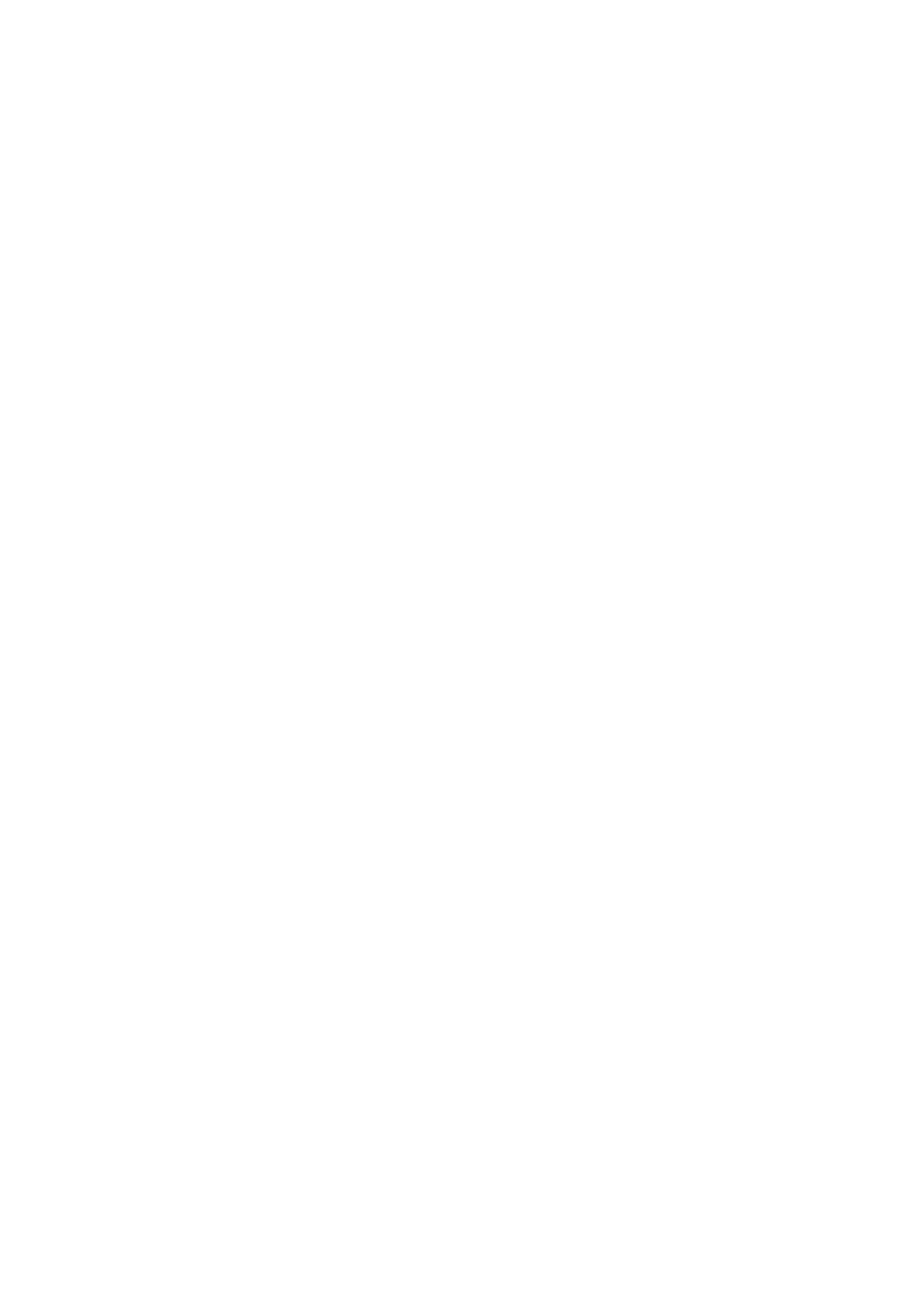# **1. Background**

In 2016, LEMU received a grant from Dan Church Aid to work in Moroto, Nakapiripirit, Napak and Amudat districts. The work was intended to improve the understanding of land rights and governance of land under customary tenure in Karamoja. It also sought to understand the causes of tenure insecurity of land in Karamoja. The project sought to make the provisions of the customary and state land laws known to the communities. This information dissemination was undertaken in order for communities to choose the best means and strategy to effectively protect their land.

LEMU carried out wide ranging research, which led to the documentation of the customary rules which govern grazing land. In 2018, LEMU disseminated these documented rules for managing communal grazing land. From these dissemination meetings, LEMU learnt of current causes of tenure insecurity and other issues that need to be shared and solutions agreed. The purpose of this policy brief is therefore to share with all stakeholders these perceived causes of tenure insecurity, along with the issues and lessons learnt from LEMU's meetings while disseminating the rules for communal grazing land.

The rules were disseminated to 1758 people (451 women; 1,307 men) composed of elders and women, district councillors and government land administrators from twenty one sub counties of the four districts. During these meetings, LEMU sought the views of each community on the causes of tenure insecurity and measures for better protection of grazing land.

# **2. Causes of tenure insecurity**

The table below shows the predominant causes of tenure insecurity as reported by

communities from 21 sub counties in Napak, Nakapiripirit, Amudat and Moroto. Many of these are external and outside the control of the communities.



The remainder of this section considers some of the most reported of these causes in more detail.

**Land conflict in families -** Although most land is community owned (and the project is concentrating on grazing land), in all of the 21 sub counties community members reported conflict over family land. This is of particular concern since family land is also where women's land rights are recognized. Loss of land rights through distress land sales and land grabbing seem more pronounced. Although this is not currently the focus of the project, the learning is that the rights and the management of family land seems very similar to that of Lango and Teso where LEMU has documented rights and management of such land. This learning can be tailored to benefit the Karamoja project.

Family land is being sold for various reasons namely:

- Distress sales by mainly women who sell land to get school fees;
- • Widows land is grabbed and sold (Ngoleriet);
- Some spouses (men) sell land without the required legal spousal consent and in the process assault women (Lokopo) (although many women said men cannot sell family land without their consent.)

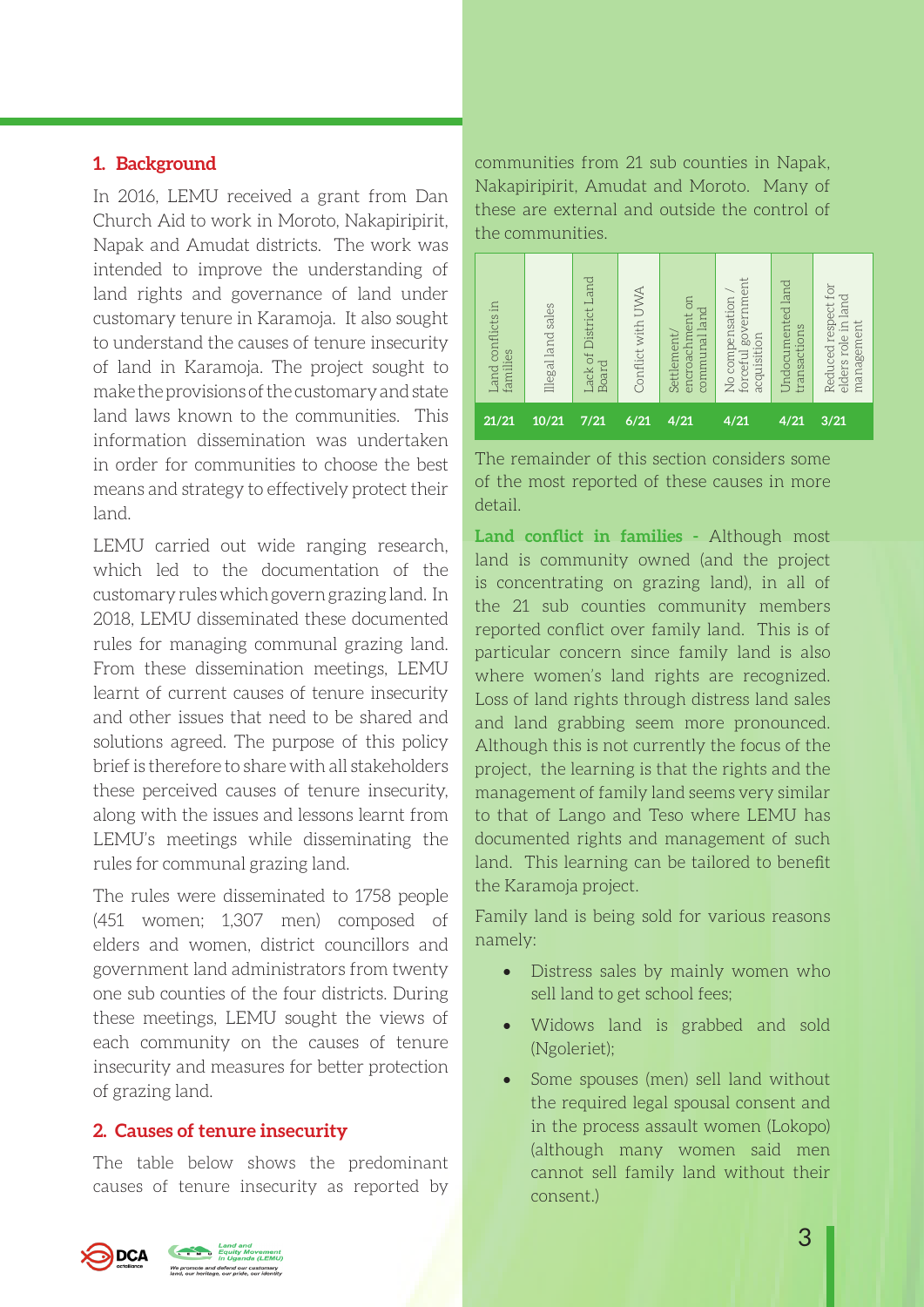**Illegal land sales -** Land sales by vulnerable people (for example youths and sometimes elders) who are sometimes tricked to sign documents were reported to be very common. There were claims that there are middle men who buy land for others when the elders have not consented to the sale (Lorengecora). The land sold is then titled without following the procedure prescribed in the Land Act. For example, it was reported in Kakomongole and Karita that surveys are done at night. In some cases, Area Land Committee members have reportedly signed documents without knowing they are land sales (Moruita).

**Land conflicts with Uganda Wildlife Authority (UWA) -** Six sub counties out of 21 reported that there is conflict with UWA. The community in Ngolereit Sub County reported that there is conflict with Uganda wildlife authority over Kobebe grazing area boundaries. The communities allege that 200 houses were burnt in Nabwal in 2017. In Moruita, the original boundary was said to have been extended beyond what was originally known. In Iriiri, it was reported that all the grazing areas have been taken over by UWA and as a result the community has nowhere to graze.

**Settlement/encroachment on communal land -** In some sub counties, communal lands were now being used for resettlement and agriculture. Settling on grazing land and carrying on agriculture means a reduction in grazing spaces and escalation of conflict between the herders and settlers. The settlements are not agreed amongst the members. This therefore is in breach of the principles of common property. The impact of loss of grazing land is that some communities have no communal grazing land and depend on neighboring communities or merely tie their animals with ropes.

**No compensation / forceful government acquisition -** IIn Kautakou parish in Ngolereit Sub County, it was reported that government surveyed land with the military involved in the survey process. In Moruita and Lorengedwat government is said to have acquired some land for the construction of the tarmac road to Nakapiripirit and Namalu for a prison but without meeting the legal requirements for compulsory acquisition.

#### **3. Other issues of concern**

LEMU's work in the region identified three further areas that require consideration in order to reduce tenure insecurity:

- *a. Traditional land governance systems:* The traditional governance system in Karamoja is very complex and very different from those of the neighboring districts, making the use of the Land Act in protecting customary land very difficult. Clans and lineages, which in the neighboring districts form land management bodies, are not the basis of traditional governance; the generation set system is what informs the decision making forums called Akiriket. An Akiriket is held by a generation set in a particular area and all the generation set present have the right to participate even if they do not come from the area or of the clan. Coupled with constant migration this makes it very difficult to constitute a permanent body to govern land.
- *b. No community consensus on the best strategy to protect land –* Some communities found the risk in protecting land under the state, with the names of the management committee only 3 to 9, to be too risky. They therefore preferred to take other actions such as planting boundary trees, drawing of sketch maps and writing down the names of the owners, to protect their land under the customary land system. Others feared that the threat of compulsory acquisition necessitates them to acquire titles.

Given that the sources of insecurity of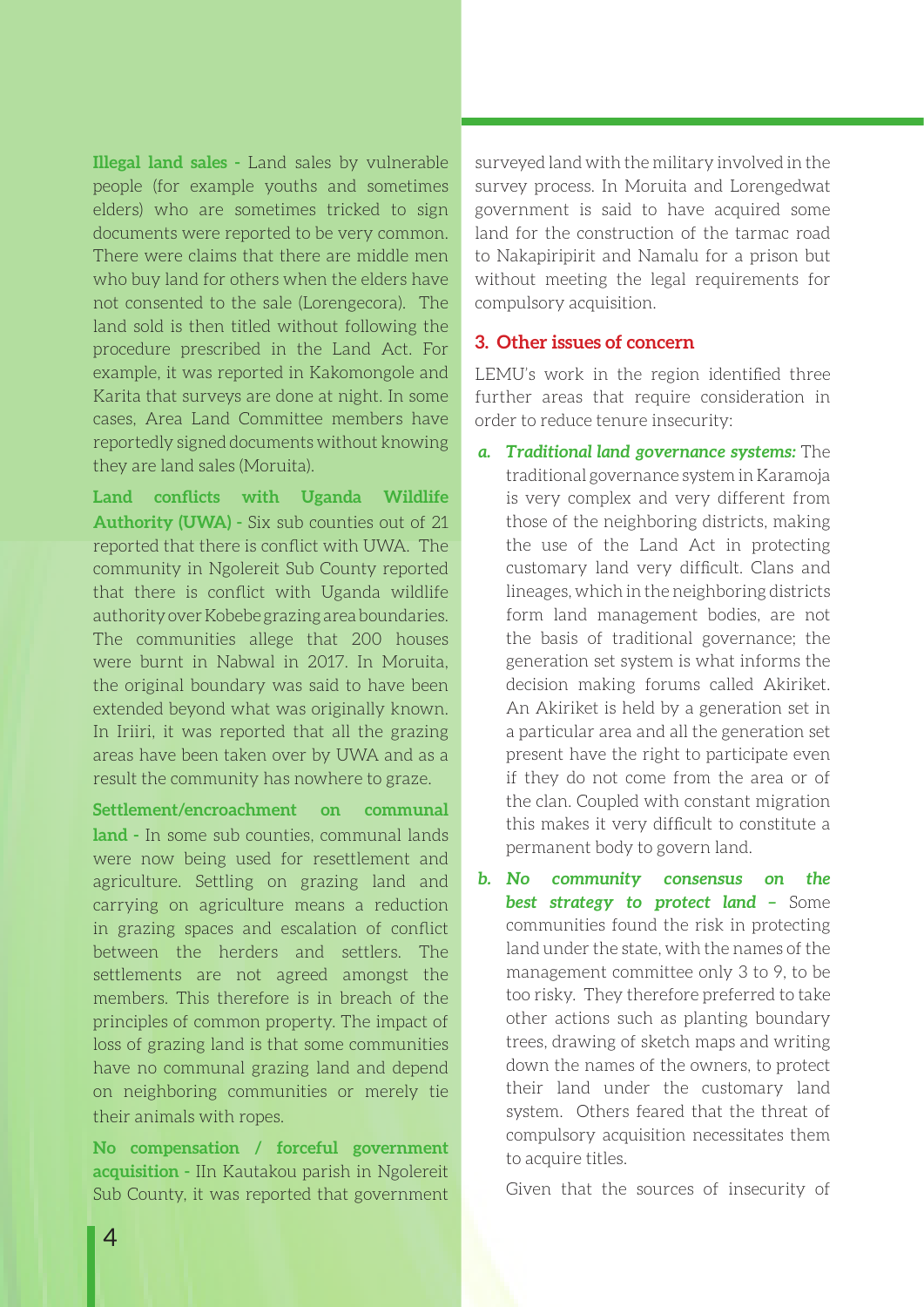tenure are powerful and mostly external, the project recognizes that, over time, the traditional ways of protecting land will be defeated by these forces, and there is therefore need to act now but in ways that will not undermine customary tenure as a system.

*c. Lack of District Land Board –* The District Land Board has not been functional in Nakapiripirit district since 2016. None of the districts have district Registrars who are responsible for the formation of Communal Land Associations. This will affect any project's intention to facilitate communities to protect their land by forming Communal Land Associations (CLA)s . These communities may have to lobby for service from the Zonal Office in Moroto currently under construction by the Ministry of Lands, Housing and Urban Development.

# **4. Recommendations**

- *1) Neither the state nor traditional way of protecting land is without risk.* There is need for an in depth education on the risks, especially future risks, posed by both traditional and state strategies of protecting land to be given to communities before the start of actions to protect land, and that strategies to minimize the risks within the communities be discussed and agreed. It is further recommended that the traditional way of protecting land be the start for grazing land protection since, even for protection of land under the Land Act, the communities still need to identify and elect traditional land managers, understand the laws and risks, plant boundary trees, list the names of the land owners, agree their rules and draw sketch maps before forming communal land associations;
- *2) Work with Ngakiriketa rather than clans to protect land -* BBecause the clan is not the basis for managing land in Karamoja,

the project will get details of Ngakiriketa and the leaders of the Ngakiriketa. For meetings for communal land association, the project will work with the akiriket elders at the sub counties since their numbers are fewer. This also makes it possible to understand the grazing movements during the wet and dry seasons, making it possible to draw sketch maps of the grazing land. For family land that is managed by the family heads, including women and clans, the project will continue with the documentation of clans and discuss the possibility of introducing Principles, Practices, Rights and Responsibilities (PPRR) from Teso for discussion and adoption in Karamoja;

- *3) Expand work to family land rights and management –* The project learnt that the practice in Karamoja for family land management, rights and issues are similar to Teso and Lango customary tenure systems. The project will work with other NGOs, donors and other stakeholders to focus on family land and share the documented Principles, Practices, Rights and Responsibilities (PPRR) for family land from Teso for adoption and use to improve management and protection of land rights for better security of family land rights, especially for women and children. Once the rules and responsibilities on family land are agreed, sensitization of these can help to minimize the land grabbing reported to be happening;
- *4) Conflict mediation should be led by the elders -* In all meetings, a call was made, especially by women for conflict over land to be left to the elders and to involve women. The recommendation is therefore for the project to carry out research to find out who are involved in mediation/ hearing of the many land disputes and to recommend that these conflicts are first handled by the elders. With the rules for

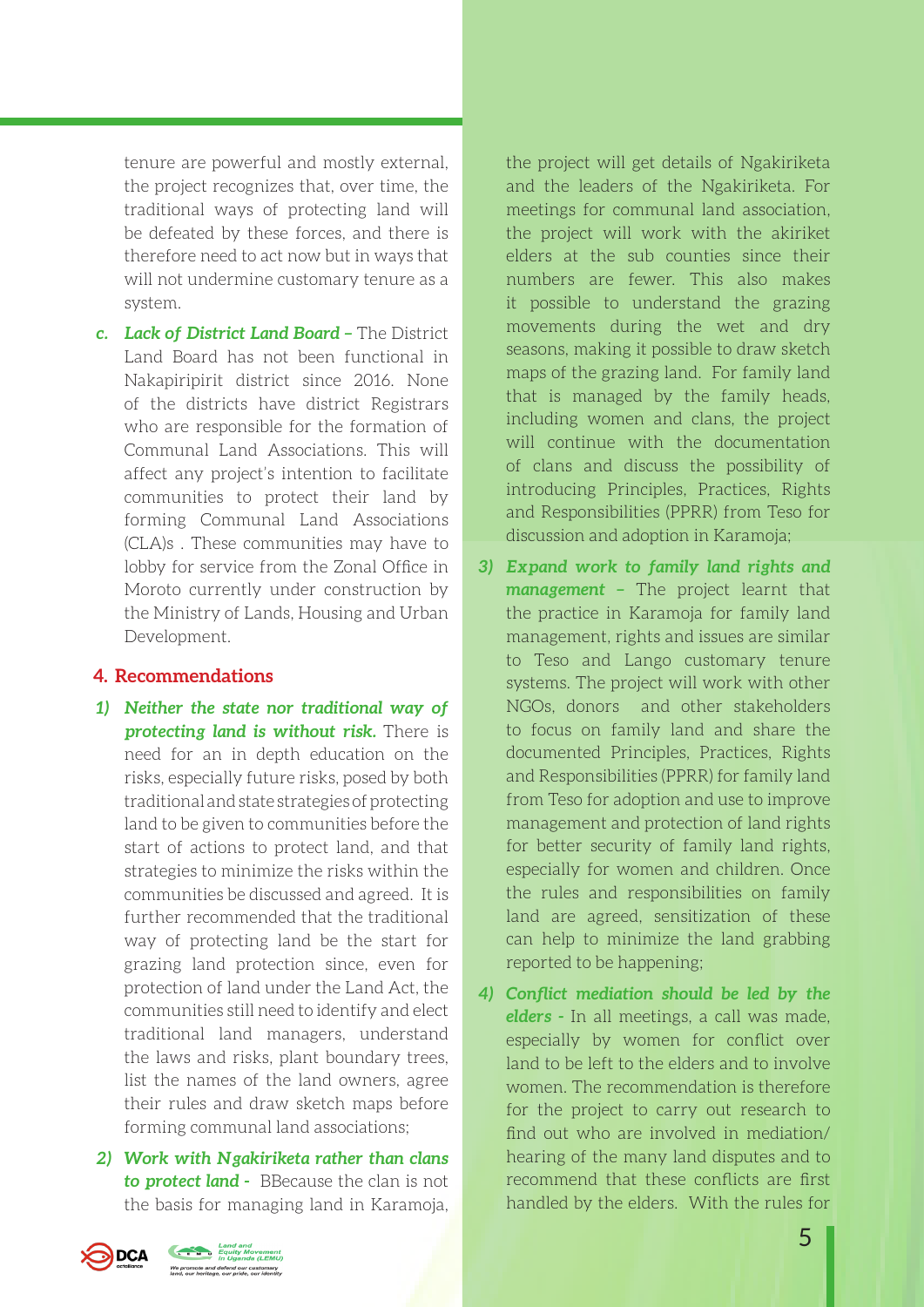grazing land now documented, this can be the basis of the mediation. If the PPRR are also shared and adopted these can be useful for family land disputes as well;

- *5) Campaign against land sales –* LEMU agreed with different stakeholders' a campaign slogan **"Karamoja is our land; don't sell it; use it for production"** and aired this on four radios in Karamoja. Given the multitude of these problems in all the 21 sub counties, it is recommended that all stakeholders promoting land rights should join in and promote the campaign for land owners to rent their land and not sell it as a means of securing their source of livelihood. The rural communities should also be encouraged to document all land transactions in order to reduce potential land conflicts resulting from oral land transactions and to provide better evidence of what happened;
- *6) Information to be shared on the law of Compulsory acquisition -* The project will inform the communities of the law on compulsory acquisition and involve the rural communities in the debate for proposed amendment of the law on compulsory acquisition. This should give them legal knowledge to better understand the process of compulsory acquisition and defend their land rights if they are threatened by compulsory acquisition;
- *7) Engage with issues arising from UWA/ NFA/mining companies -* Research has shown that, out of the total land area of 27,700 square kilometres, that is the total land area for Karamoja, as of August 2010, 876.92 square kilometres (24.8% of Karamoja) is covered by Exclusive Mineral Exploration Licenses and Location Licenses. A further 20 square kilometres is covered by the only mining lease in the whole of Karamoja, given to Tororo Cement Ltd for limestone mining in Moroto District. A

further 11,300 Square Kilometers (40.8% of land in Karamoja) is taken by the Central Government for national park, wildlife reserves, Controlled hunting areas and community wildlife area. Forest reserves take 322,210 Hectares (11.6%) of land in Karamoja. The land already lost by the communities is therefore 77.4%, leaving for the Karimojong only about 22.6% of the land. Because of this, there is urgent need to improve on understanding of the facts all the land already lost to the central government and mining and to provide facts for community education and where errors have been made or where there is misunderstanding, the project to call for correction. As recommended by LEMU last year (2017), the benefits that accrue to mining and National Forestry Authority (NFA) should be shared, not only with the districts but also with those households who lost land in the past. The project should therefore research into the laws governing UWA, NFA and mining to assess opportunities for sharing benefits and access to the land and engage in discussions with the key stakeholders;

- *8) Call for the pastoralists to settle* It has been the policy of many governments for the Karimojong to settle and change their livelihoods from nomadic pastoralism to agriculture. The communities have informed the project of the conflict and the risks to loss of communal land that is used for grazing resulting from settlement. Policy makers and development actors need to be informed of the effect of the resettlement of the pastoralists;
- *9) Recruit District Registrars* It is recommended that, rather than each district recruiting a district registrar, the four district councils recruit and pay for only one district registrar to work to cover all the four districts of the project. In the alternative, since the Ministry of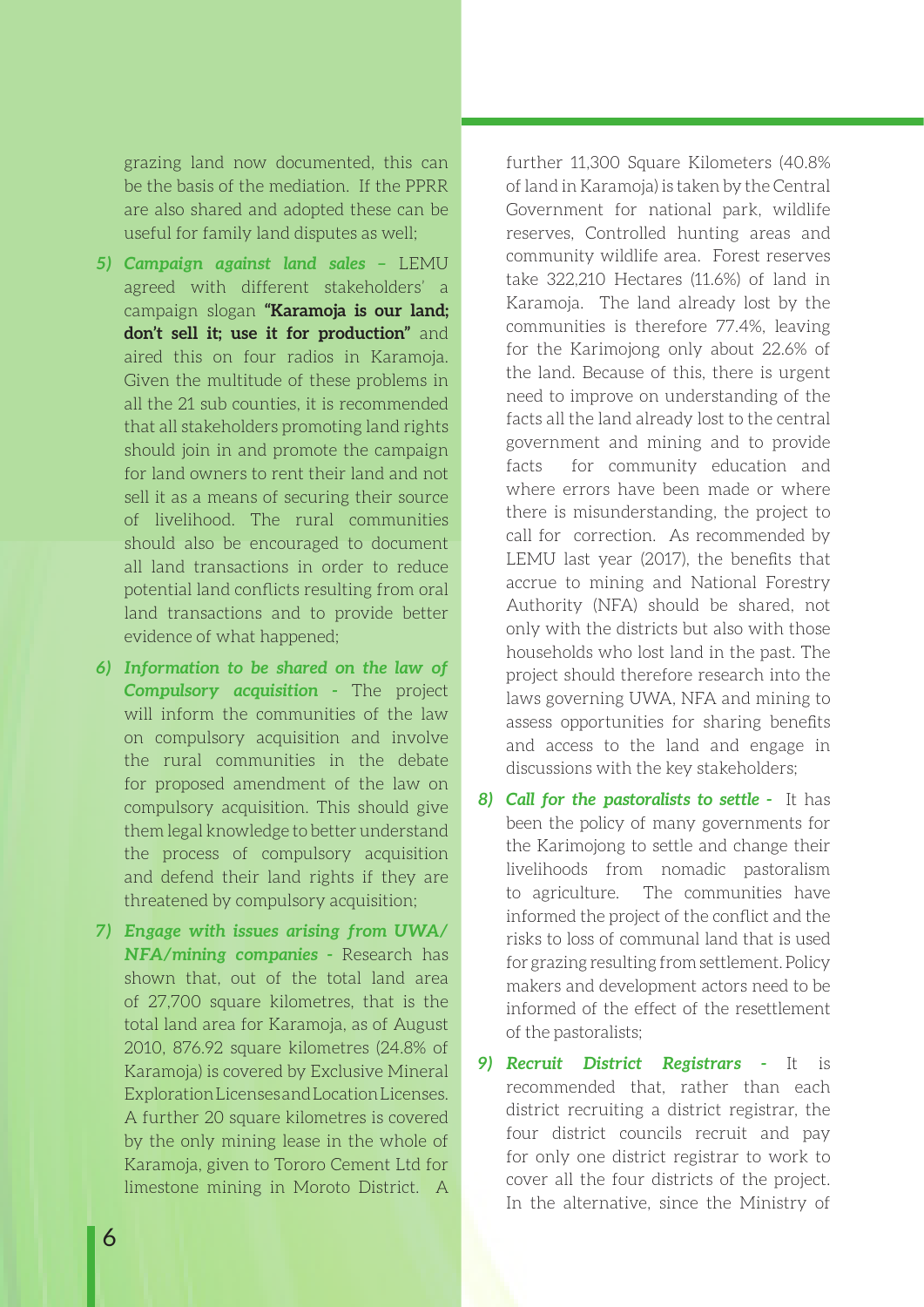Lands, Housing and Urban Development is constructing a Ministry Zonal office in Moroto and likely to post a registrar, stakeholders should lobby the Ministry of Lands, to allow the Registrars in the Zonal office to support the districts with formation and registration of Communal Land Associations.

*10) Carry out research on what titles are issued in Karamoja -* As in the previous year, since most of the grazing land bought by individuals is likely to be titled, the recommendation that research is done on what titles have been issued in Karamoja remains valid for the future.

# **5. Conclusion**

From the issues above, it is evident that most of the causes of tenure insecurity are external and by powerful people. It is also evident that the communities live their lives as if nothing has changed and are not collectively aware of the external causes of tenure insecurity since they do not have a unifying traditional apex body. There is therefore a problem - while the causes of insecurity are external and in many ways beyond the reach of the communities, the law and development actors expect the communities to use the law to secure their land. Given that the traditional governance system is very complex, very mobile and flexible and covers large areas, and given the difficulty in getting information from the institutions mentioned to be the causes of tenure insecurity, it is highly unlikely that the communities can take steps to protect their land at the speed with which they are losing or likely to lose land.

This policy brief recommends that the NGOs, donors, faith-based institutions, district councilors, Members of Parliament, and other development actors need to agree the issues and solutions and collectively engage the external powers that are causing tenure insecurity while simultaneously engaging the

communities to take steps to protect their land, the best ways they can. Without this goodwill and dual action on the part of the stakeholders, any protection of grazing and family land in Karamoja will have inherent risks. Many of these risks are currently not evident and easy to see by the communities, and because of this they will lose their land, if not directly as explained above, in future through the inherent more hidden risks, especially as it is in the Land Act. We all have a duty to do the right thing for the communal land owners in Karamoja. We call on all stakeholders to act in the interests of rural Karimojong land owners.

#### Written by:

1) Judy Adoko (Executive Director) and 2) Susane Irau (Director of Programmes), Land and Equity Movement in Uganda - LEMU